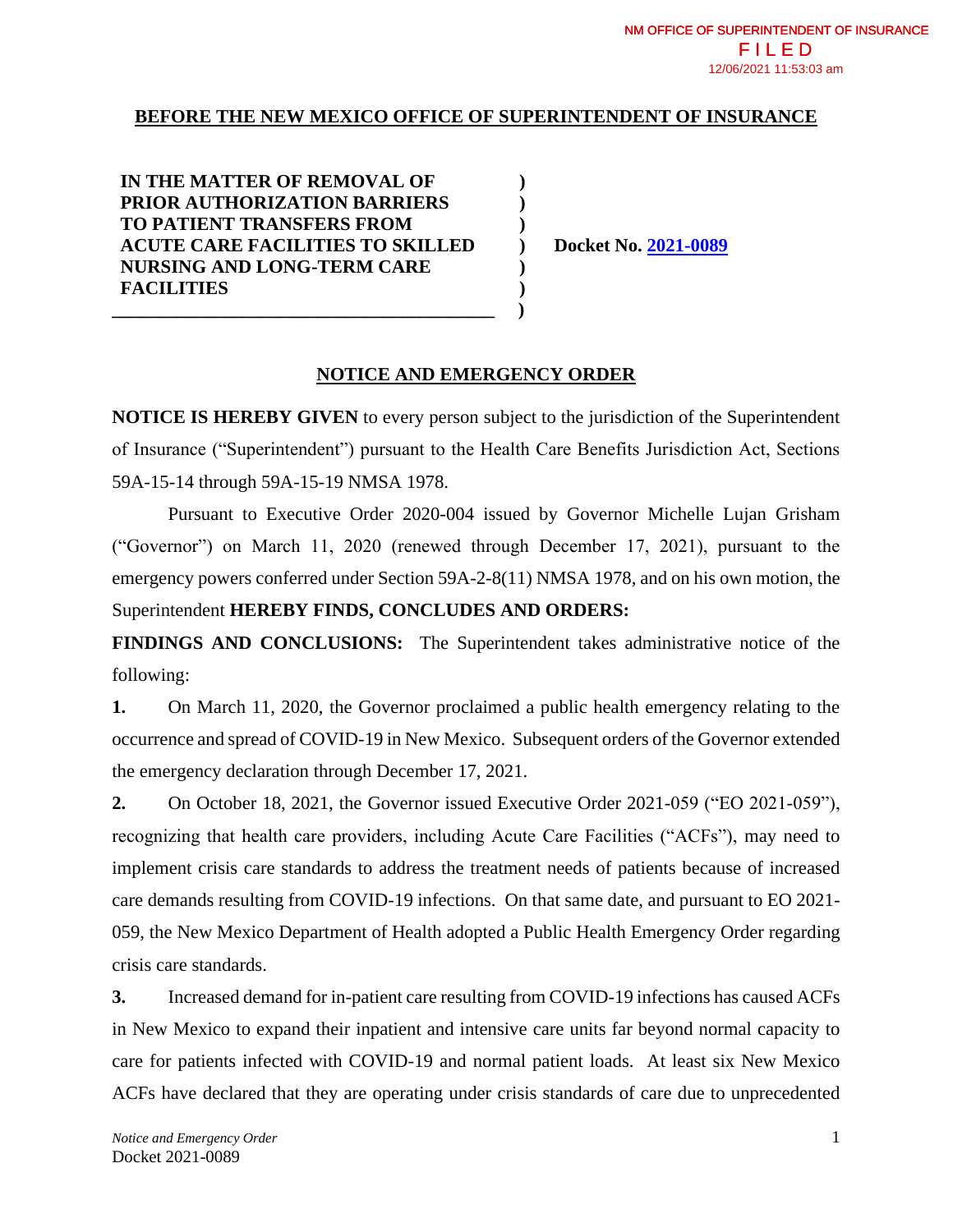patient loads and needs.

**4.** After a patient who receives treatment in an ACF stabilizes, a skilled nursing or long-term care facility may be able to provide that patient with any necessary ongoing in-patient care. When medically appropriate, transferring a patient from an ACF to a skilled nursing or long-term care facility frees capacity in the ACF.

**5.** Health insurance plans subject to the jurisdiction of the Superintendent typically require prior authorization for a patient to be transferred to, or treated in, a skilled nursing or long-term care facility. Failure to obtain the required prior authorization from a patient's health plan may result in non-payment of charges for care provided by the skilled nursing or long-term care facility.

**6.** Regulations promulgated by the Superintendent mandate that a health plan process prior authorization requests within specified time frames. The regulatory prior authorization time allowances, and routine prior authorization processing practices, are delaying patient transfers from ACFs, contributing to ACF capacity constraints, and contributing to ACFs' need to implement crisis care standards.

**7.** Eliminating prior authorization requirements for the discharge and transfer of inpatients at ACFs to appropriate lower levels of care at skilled nursing or long-term care facilities will eliminate transfer delays inherent in the prior authorization process and free-up essential ACF capacity to deliver care that is unavailable in other settings.

**8.** Pursuant to Section 59A-2-8(11), the Superintendent has authority to order the suspension of compliance with a rule or contract "if strict compliance would prevent, hinder or delay necessary action in response to" a declared emergency.

**9.** Because health plan prior authorization requirements are governed by contract and rule, the Superintendent has authority to order the suspension of compliance with prior authorization rules and contract terms to remove barriers to care and enable ACFs to respond more effectively to the declared public health emergency.

## **IT IS THEREFORE ORDERED:**

**A.** Every person subject to this Order shall immediately suspend any prior authorization requirement relating to the discharge and transfer of any patient from an ACF to a skilled nursing or long-term care facility. A person subject to this Order may require notification of discharge and transfer to be provided within three calendar days of a patient's admission to a skilled nursing or long-term care facility, and may engage in care management functions, including utilization review, upon receiving such notice. A person subject to this Order shall not deny payment for any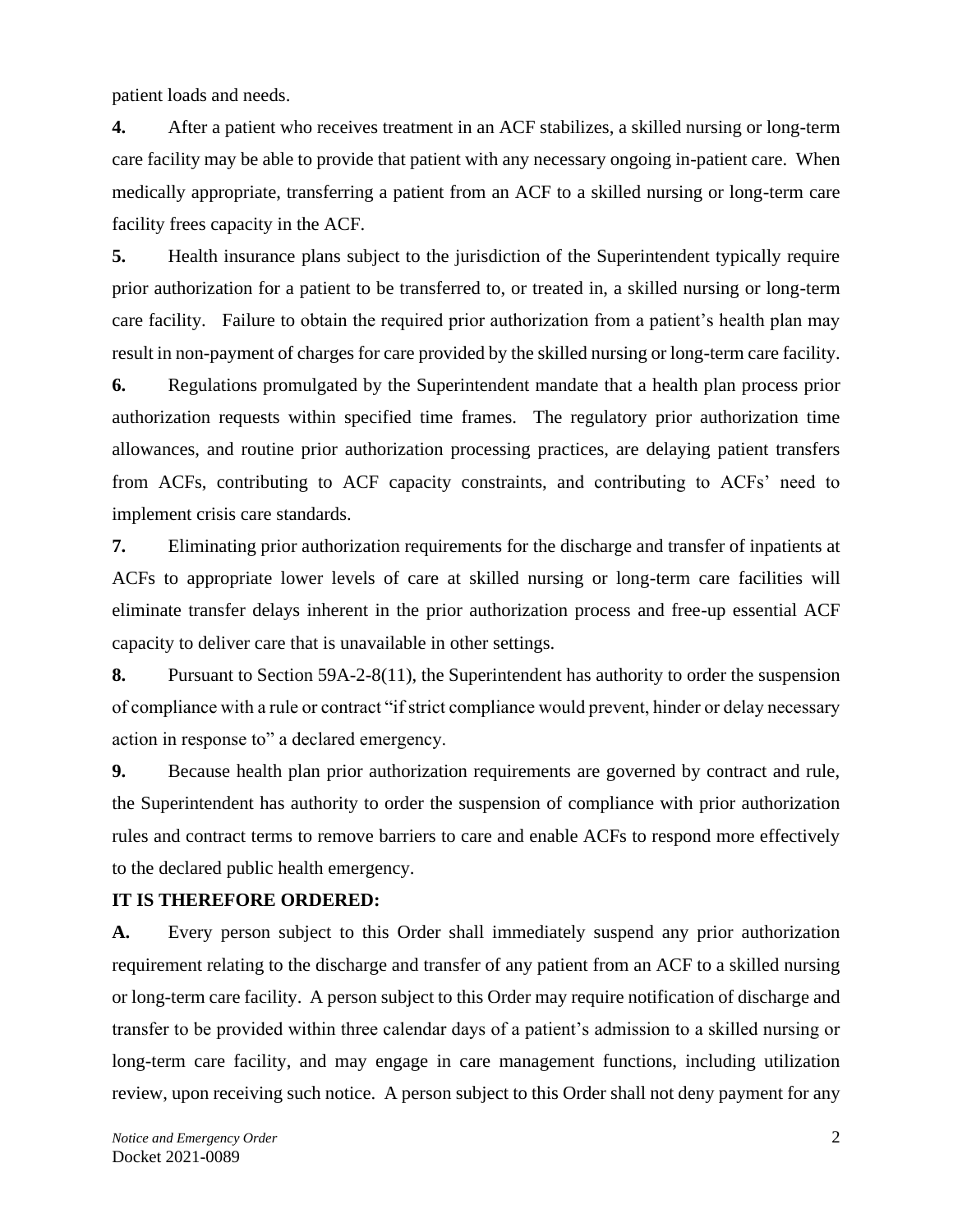care delivered to a patient transferred from an ACF to a skilled nursing or long-term care facility prior to receiving notice of the transfer, or during the first three calendar days of admission, whichever first occurs.

**B.** This suspension Order shall continue until the declared end of the public health emergency, or until the Superintendent enters a termination order in this docket, whichever first occurs.

**C.** This Order applies to health plan operations throughout New Mexico.

**D.** Failure to comply with this Order may result in a fine or other penalty including suspension or revocation of the insurer's Certificate of Authority pursuant to Section 59A-5-26(A)(1) NMSA 1978.

**E.** This Order is effective immediately.

**F.** Copies of this Order shall be served by OSI staff through the SBS LVC platform upon every insurer currently authorized to sell a health product in New Mexico, shall be posted on the OSI website and shall be distributed through the OSI government relations newsletter.

**G.** This docket shall remain open until further written order of the Superintendent. **ISSUED** this 6<sup>th</sup> day of December, 2021.

**HON. RUSSELL TOAL SUPERINTENDENT OF INSURANCE**